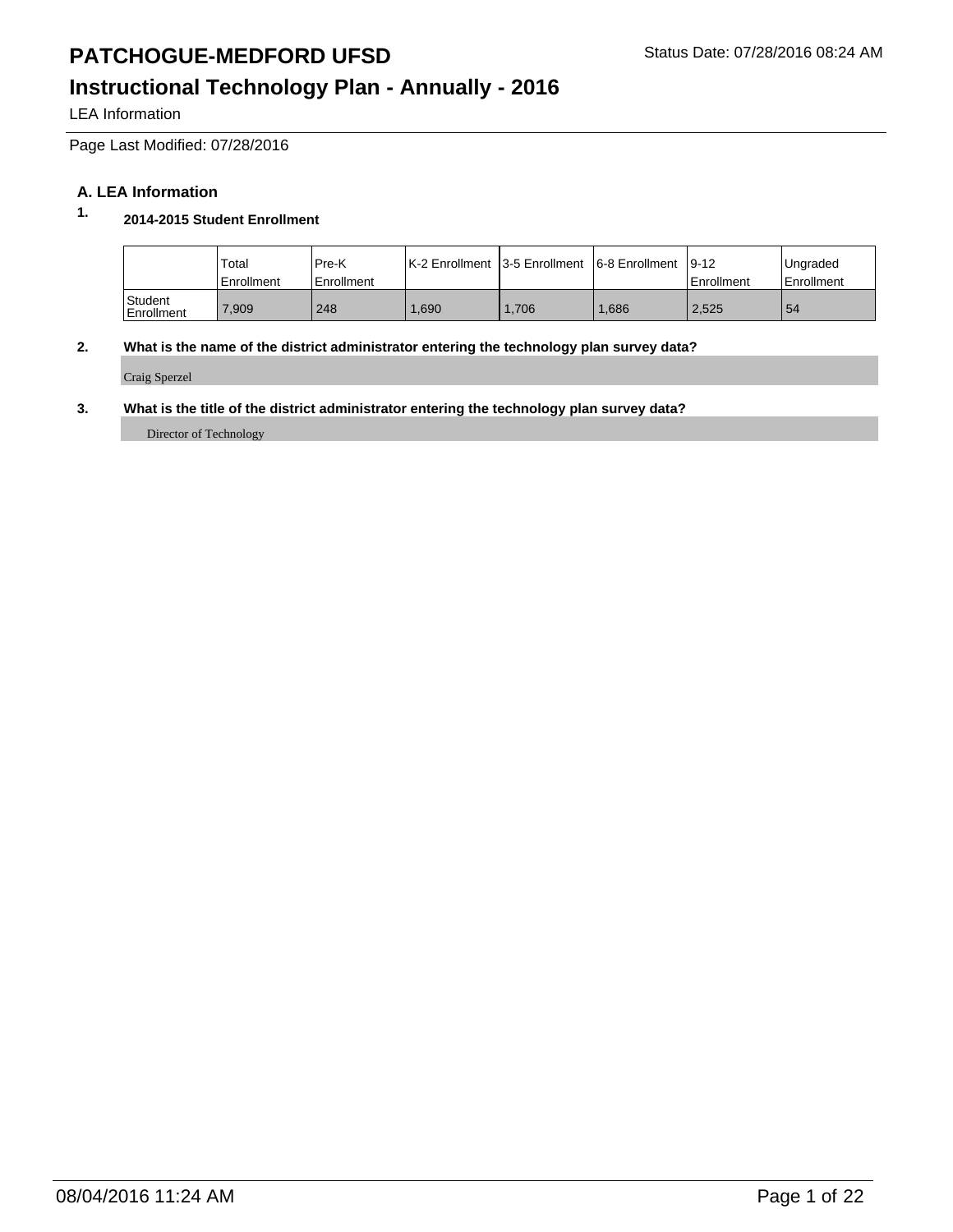Instructional Technology Vision and Goals

Page Last Modified: 07/28/2016

#### **B. Instructional Technology Vision and Goals**

#### **1. Please provide the district mission statement.**

The Patchogue-Medford School Community's Mission is to provide diverse pathways and varied enrichment opportunities that will lead to meaningful learning experiences for all students.

#### **2. Please provide the executive summary of the instructional technology plan, including vision and goals.**

The vision for technology at the Patchogue-Medford School District is focused on integrating technology into the daily instructional curriculum, providing students with the opportunity to utilize 21st Century devices and software platforms that enhance the learning experience. Our district caters technology to compliment the ubiquitous access of information and resources, allowing students to take advantage of a variety of digital resources. It is our vision to improve student involvement in learning activities and to become proficient in the latest technologies, while allowing them to access and improve their understanding of the wealth of information that surrounds them. The use of technology within the district will allow students to better prepare for digital assessments, in addition to acquiring the necessary skills, knowledge, and values needed for college and career readiness.

#### Goals

- 1. Students will use technology to communicate effectively and creatively through software applications with support from teachers.
- 2. Students will use technology with support from the teacher to access, retrieve, evaluate, and interpret visual and auditory information.
- 3. Students will use information to support learning in all content areas.
- 4. Students will use technology with support from the teacher to enhance independence and productivity.
- 5. Students will use technology to communicate effectively and creatively through software applications.
- 6. Students will learn to effectively and properly communicate through network communication systems, such as E-mail and Learning Management Systems.
- 7. Students will use technology to access, retrieve, evaluate, and interpret visual/auditory information.
- 8. Students will use technology and its applications to maximize productivity and effectiveness.
- 9. Students will develop basic technology skills, such as typing proficiencies, appropriate access methods, ethical guidelines and methods of collaboration.

#### **3. Please summarize the planning process used to develop the instructional technology plan. Please include the stakeholder groups participating and outcomes of the instructional technology plan development meetings.**

The process by which the district technology plan is developed, begins with the applications of district wide committees that are chaired and cochaired by members of the Board of Education and District Administrators. Members of the Technology Committee are determined through this method and later participate in the numerous meetings held to review technology initiatives, including the ongoing development of the district technology plan. The District Committee's usually contain various stakeholders, including Board of Education Trustees, District Administrators,Teachers, Parents, Community members and other guests as required. As the district further entrusts the Technology Committee to develop the Smart Schools Investment Plan, additional stakeholders will be invited to meet the requirements for such, and will include but is not

limited to, district students and representatives from non-public schools within the district boundaries.

The Technology Committee continuously reviews the technology plan and one of the more recent outcomes of the committee in the recent years, includes a supplemental technology replacement plan to indicate the necessity for replacement of various classroom technologies, including proposed refresh cycles and associated costs.

#### **4. Please provide the source(s) of any gap between the current level of technology and the district's stated vision and goals.**

- Access Points
- $\Box$  Cabling
- □ Connectivity
- Device Gap
- **Network**
- Professional Development
- Staffing
- □ Other
- □ No Gap Present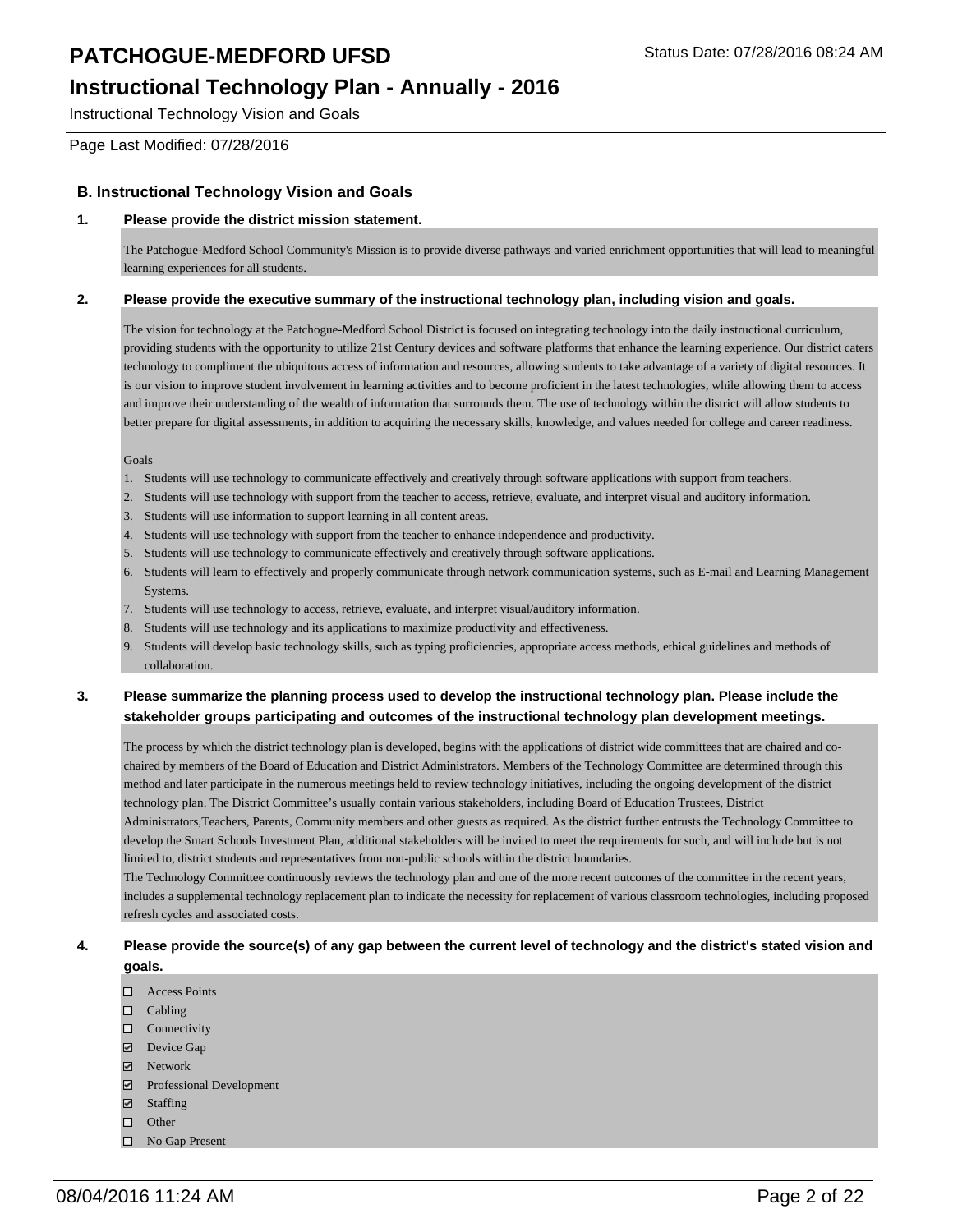Instructional Technology Vision and Goals

Page Last Modified: 07/28/2016

#### **5. Based upon your answer to question four, what are the top three reasons causing the gap? If you chose "No Gap Present" in question four, please enter N/A.**

There are various reasons for the gap, some of which include the limitation of available technology devices to provide adequate time for students to learn and utilize the numerous instructional software made available to them. Another reason includes the absence of adequate support staff and professional development to ensure mastery of skills, expertise and comfort levels of the staff in technology related instruction. Staffing adequate technical support personnel is also a considerable challenge in providing the necessary tech support for the teachers and students to ensure maximum utilization of the available computer labs and technologies.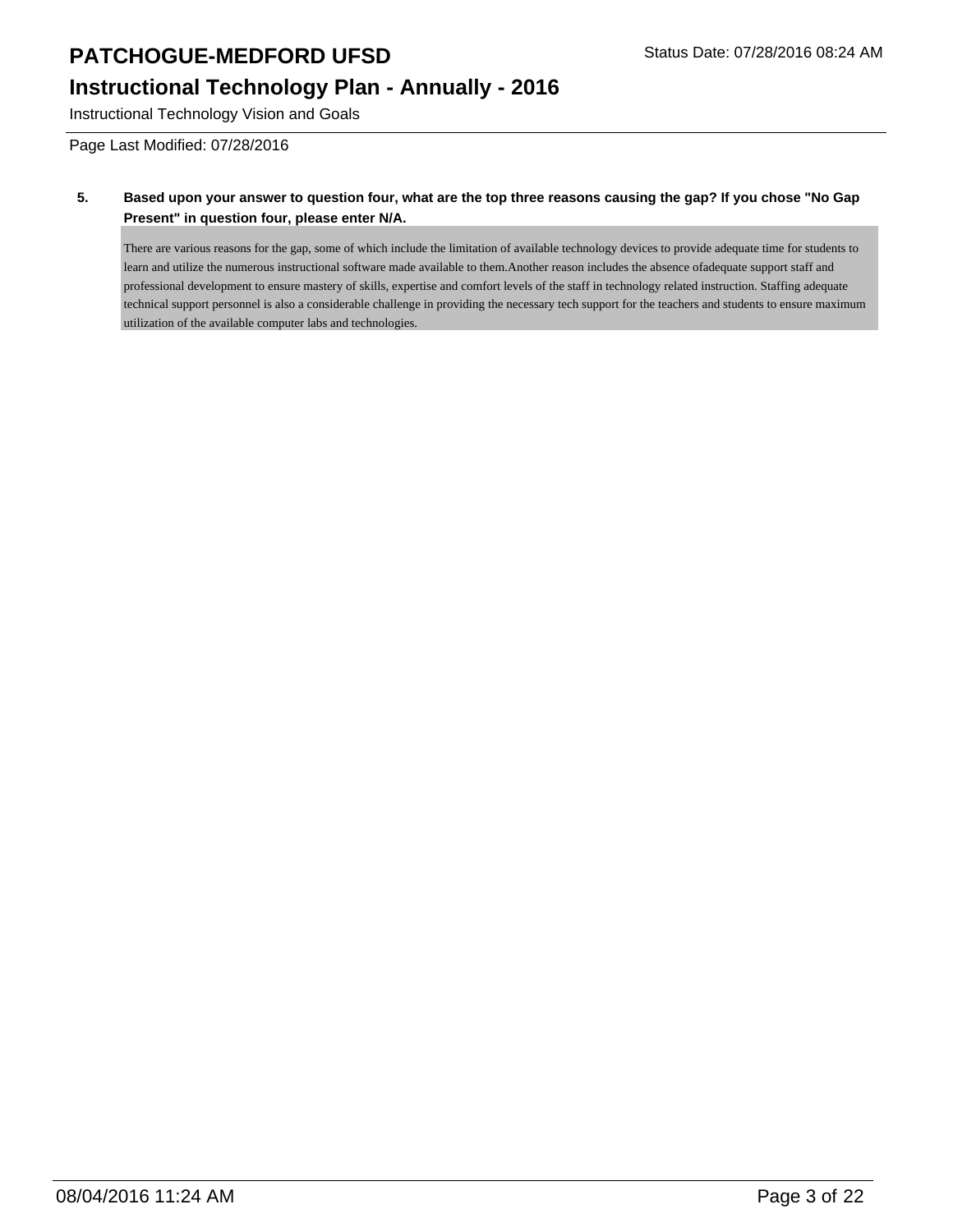### **Instructional Technology Plan - Annually - 2016**

Instructional Technology & Infrastructure Inventory

Page Last Modified: 07/28/2016

#### **C. Technology and Infrastructure Inventory**

- **1. Please identify the capacity of the telecommunications line coming into the district network hub. The district's Regional Information Center can provide the district with this information if needed.** 
	- □ Greater than 10 Gbps
	- $\Box$  10 Gbps
	- $\Box$  1 Gbps < 10 Gbps
	- $\Box$  100 Mbps < 1Gbps
	- $\Box$  50 Mbps < 100 Mbps
	- $\Box$  10 Mbps < 50 Mbps
	- $\square$  Less than 10 Mbps
- **2. What is the total contracted Internet bandwidth access for the district? Choose one.** 
	- Greater than 10 Gbps
	- $\Box$  10 Gbps
	- $\Box$  1 Gbps < 10 Gbps
	- $\boxtimes$  100 Mbps < 1 Gbps
	- $\Box$  50 Mbps < 100 Mbps
	- 10 Mbps < 50 Mbps
	- □ Less than 10 Mbps
- **3. What is the name of the agency or vendor from which the district purchases its primary Internet access bandwidth service?**

Eastern Suffolk BOCES

**4. Please identify the capacity of the telecommunications line coming into the district's school building(s) from the district hub or district data center. The district's Regional Information Center can provide this information if needed** 

|                         | Speed in Gpbs or Mpbs                |  |
|-------------------------|--------------------------------------|--|
| Minimum Capacity        | Greater than 10 Gbps<br>□            |  |
|                         | 10 Gbps<br>$\Box$                    |  |
|                         | 1 Gbps $-$ < 10 Gbps<br>□            |  |
|                         | 100 Mbps- $<$ 1 Gbps<br>$\checkmark$ |  |
|                         | 50 Mbps - $<$ 100 Mbps<br>□          |  |
|                         | 10 Mbps $- < 50$ Mbps<br>□           |  |
|                         | Less than 10 Mbps<br>$\Box$          |  |
| <b>Maximum Capacity</b> | Greater than 10 Gbps<br>$\Box$       |  |
|                         | 10 Gbps<br>□                         |  |
|                         | 1 Gbps $-$ < 10 Gbps<br>$\Box$       |  |
|                         | $\checkmark$<br>100 Mbps- $<$ 1 Gbps |  |
|                         | 50 Mbps - $<$ 100 Mbps<br>$\Box$     |  |
|                         | 10 Mbps $- < 50$ Mbps<br>□           |  |
|                         | Less than 10 Mbps<br>$\Box$          |  |

- 
- **5. Please identify the minimum and maximum circuit speeds at which the classrooms in the district are connected to the school building wiring/network closet.**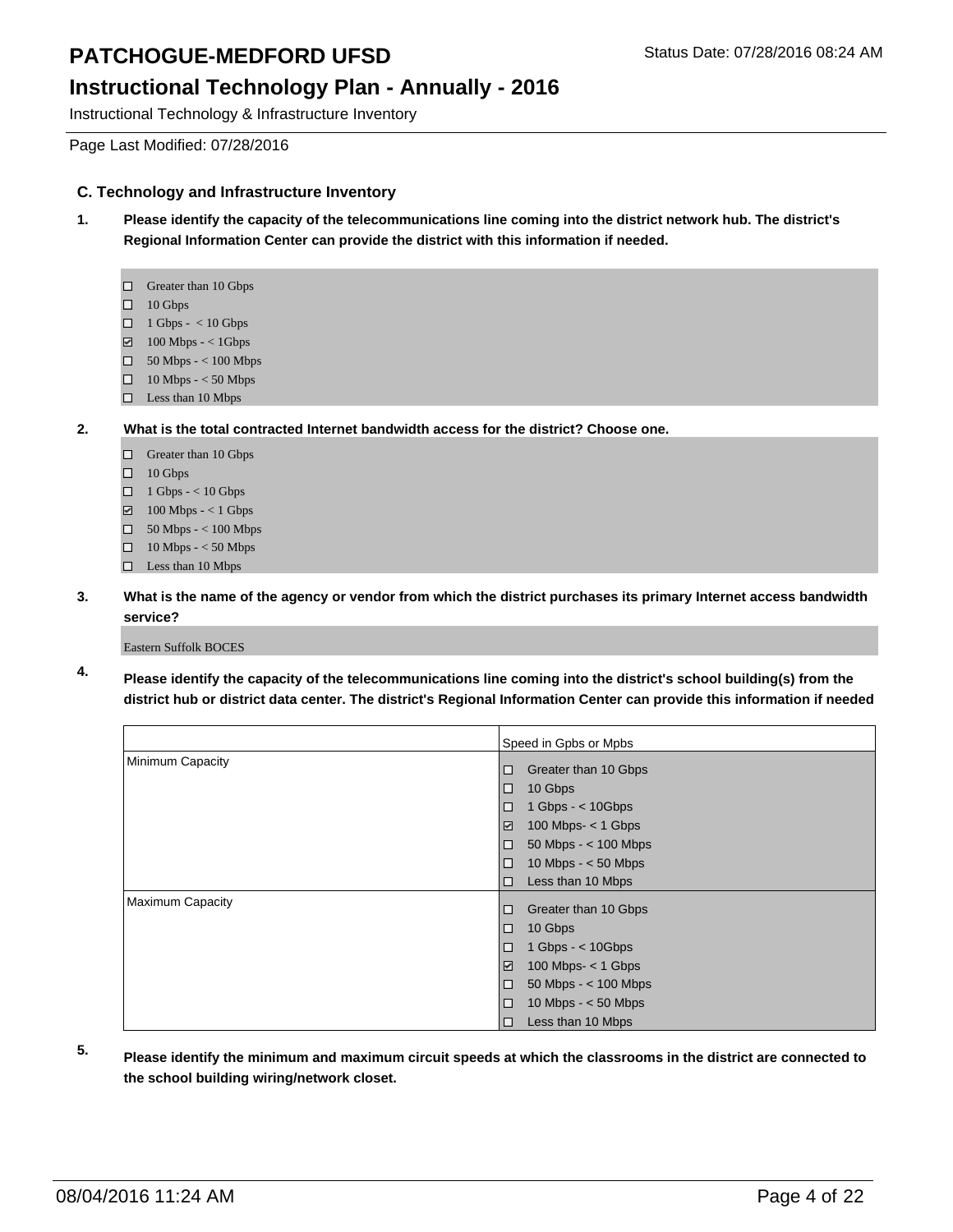Instructional Technology & Infrastructure Inventory

Page Last Modified: 07/28/2016

|                                                | Please provide the speed at which classrooms are connected to |  |
|------------------------------------------------|---------------------------------------------------------------|--|
|                                                | building wiring/network closet.                               |  |
| Minimum Circuit Speed Within a School Building | Greater than 10 Gbps<br>□                                     |  |
|                                                | 10 Gbps<br>$\Box$                                             |  |
|                                                | 1 Gbps $-$ < 10 Gbps<br>□                                     |  |
|                                                | 100 Mbps- $<$ 1 Gbps<br>$\blacktriangleright$                 |  |
|                                                | 50 Mbps - $<$ 100 Mbps<br>□                                   |  |
|                                                | 10 Mbps $- < 50$ Mbps<br>$\Box$                               |  |
|                                                | Less than 10 Mbps<br>П                                        |  |
| Maximum Circuit Speed Within a School Building | Greater than 10 Gbps<br>□                                     |  |
|                                                | 10 Gbps<br>$\Box$                                             |  |
|                                                | 1 Gbps $-$ < 10 Gbps<br>□                                     |  |
|                                                | $\checkmark$<br>$100$ Mbps- $<$ 1 Gbps                        |  |
|                                                | 50 Mbps - $<$ 100 Mbps<br>$\Box$                              |  |
|                                                | 10 Mbps $- < 50$ Mbps<br>$\Box$                               |  |
|                                                | Less than 10 Mbps<br>Л                                        |  |

### **6. What are the minimum and the maximum port speeds of the switches that are less than five years old in use in the district?**

|                              | Port speed of switches | Mbps or Gbps                        |
|------------------------------|------------------------|-------------------------------------|
| Minimum Capacity of Switches | 100                    | <b>Mbps</b><br>$\blacktriangledown$ |
|                              |                        | Gbps                                |
| Maximum Capacity of Switches |                        | <b>Mbps</b>                         |
|                              |                        | Gbps<br>$\blacktriangledown$        |

**7. What percentage of the district's wireless protocols are less than 802.11g?** 

 $\overline{0}$ 

- **8. Do you have wireless access points in use in the district?** 
	- Yes
	- $\square$  No
	- **8a. What percentage of your district's instructional space has wireless coverage?**

95

**9. Does the district use a wireless controller?** 

Yes

**10. How many computing devices less than five years old are in use in the district?**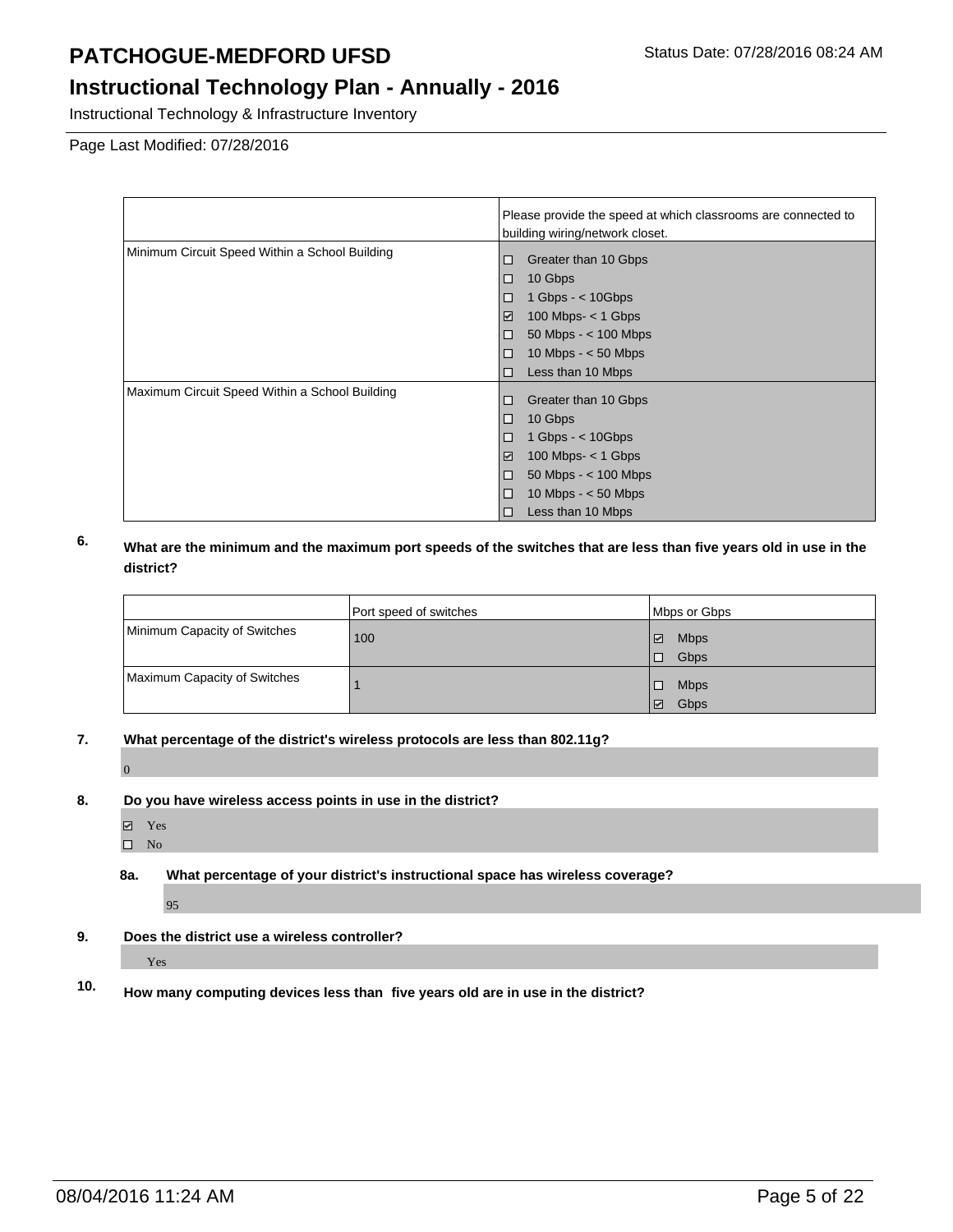Instructional Technology & Infrastructure Inventory

Page Last Modified: 07/28/2016

|                                                                              | Number of devices in use that are<br>less than five years old | How many of these devices are<br>connected to the LAN? |
|------------------------------------------------------------------------------|---------------------------------------------------------------|--------------------------------------------------------|
| Desktop computers/Virtual Machine (VM)                                       | 1,870                                                         | 1,870                                                  |
| Laptops/Virtual Machine (VM)                                                 | 350                                                           | 350                                                    |
| Chromebooks                                                                  | 4                                                             | $\overline{4}$                                         |
| Tablets less than nine (9) inches with access to an<br>external keyboard     | U                                                             | 0                                                      |
| Tablets nine (9) inches or greater with access to an<br>external keyboard    | 130                                                           | 130                                                    |
| Tablets less than nine (9) inches without access to an<br>external keyboard  | 4                                                             | 4                                                      |
| Tablets nine (9) inches or greater without access to an<br>external keyboard | 411                                                           | 411                                                    |
| Totals:                                                                      | 2.769.00                                                      | 2.769.00                                               |

### **11. What percentage of students with disabilities in the school district, as of the submission date of this technology plan, have assistive technology documented on their Individual Education Plan (IEP)?**

11

**12. Please describe any additional assistance or resources that, if provided, would enhance the district's ability to improve access to technologies for students with disabilities.** 

Additional assistance or resources that would enhance the districts ability to provide access to students with disabilities would include: Professional development for staffregarding devices and specialized software, iCloud access to Apple devices and other cloud based resources, in addition to enhanced iPad printing capabilities.

**13. How many peripheral devices are in use in the district?** 

|                         | Number of devices in use |
|-------------------------|--------------------------|
| Document Cameras        | 65                       |
| Flat Panel Displays     | 25                       |
| Interactive Projectors  | 0                        |
| Interactive Whiteboards | 573                      |
| Multi-function Printers | 30                       |
| Projectors              | 585                      |
| Scanners                | 24                       |
| Other Peripherals       | 179                      |
| Totals:                 | 1,481.00                 |

#### **14. If a number was provided for "Other Peripherals" please specify the peripheral device(s) and quantities for each.**

eInstruction Interactive Voting Devices - (55 class sets) iPod / iPod Touch - 106 Digital Camera's -18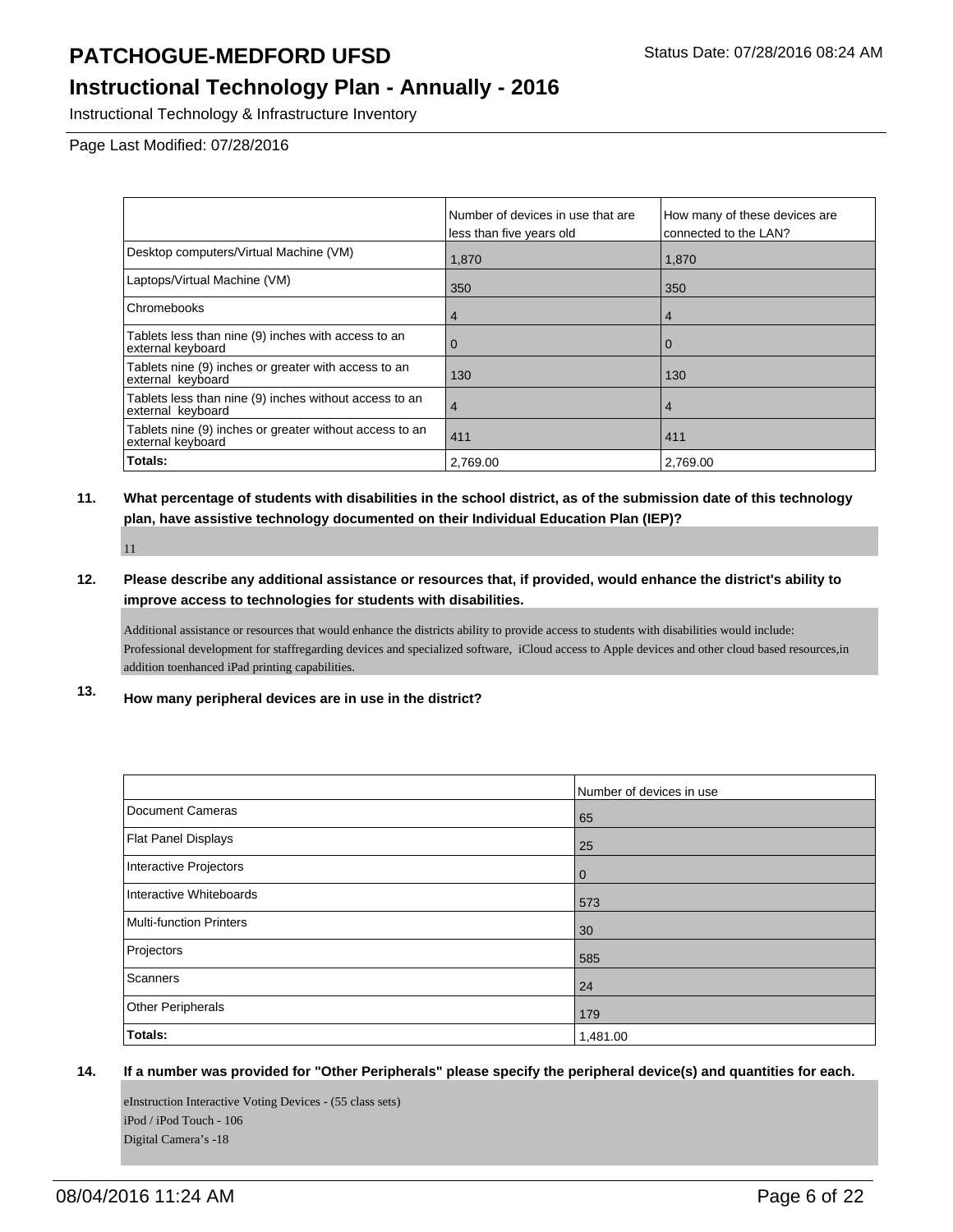Instructional Technology & Infrastructure Inventory

Page Last Modified: 07/28/2016

- **15. Does your district have an asset inventory tagging system for district-owned equipment?**  Yes
- **16. Does the district allow students to Bring Your Own Device (BYOD)?**  No
- **17. Has the school district provided for the loan of instructional computer hardware to students legally attending nonpublic schools pursuant to Education Law, section 754?**

Yes

- **18. What barriers may prevent the district from testing 100% of its grade 3-8 students and NYSAA students on computers by the year 2020?** 
	- $\boxdot$  Insufficient number of devices meeting testing requirements
	- □ Lack of reliable Internet service
	- □ Insufficient broadband access
	- Inadequate staffing levels
	- Insufficient testing spaces
	- District does not foresee any barriers

 $\Box$  Other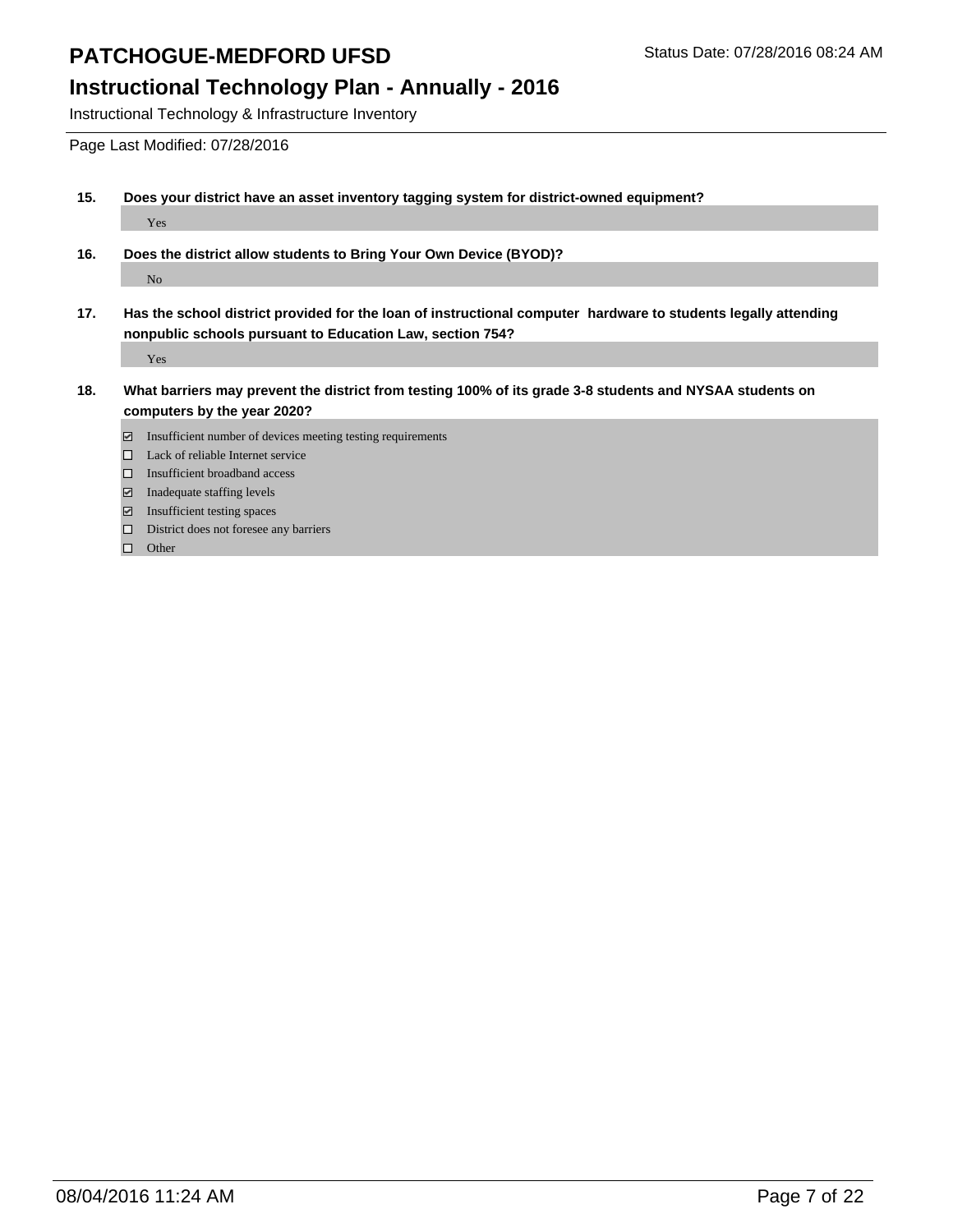### **Instructional Technology Plan - Annually - 2016**

Software and IT Support

Page Last Modified: 07/28/2016

### **D. Software and IT Support**

### **1. What are the operating system(s) in use in the district?**

|                             | Is this system in use? |
|-----------------------------|------------------------|
| Mac OS Version 9 or earlier | <b>No</b>              |
| Mac OS 10 or later          | Yes                    |
| Windows XP                  | <b>No</b>              |
| Windows 7.0                 | Yes                    |
| Windows 8.0 or greater      | Yes                    |
| Apple iOS 7 or greater      | Yes                    |
| Chrome OS                   | Yes                    |
| Android                     | Yes                    |
| Other                       | <b>No</b>              |

**2. Please provide the name of the operating system if the response to question one included "Other."** 

(No Response)

### **3. What are the web browsers, both available and supported, for use in the district?**

|                                | Web Browsers available and supported for use |
|--------------------------------|----------------------------------------------|
| Internet Explorer 7            | <b>No</b>                                    |
| Internet Explorer 8            | <b>No</b>                                    |
| Internet Explorer 9 or greater | Yes                                          |
| Mozilla Firefox                | Yes                                          |
| Google Chrome                  | Yes                                          |
| Safari (Apple)                 | Yes                                          |
| Other                          | <b>No</b>                                    |

**4. Please provide the name of the web browser if the response to question three included "Other."** 

(No Response)

**5. Please provide the name of the Learning Management System (LMS) most commonly used in the district. A Learning Management System (LMS) is a software application for the administration, documentation, tracking, reporting, and delivery of online and blended learning courses.** 

Right Reason Technologies

**6. Please provide the names of the five most commonly used software programs that support classroom instruction in the district.** 

School World Teacher Pages Scholastic Reading applications Learning A-Z Castle Learning Aimsweb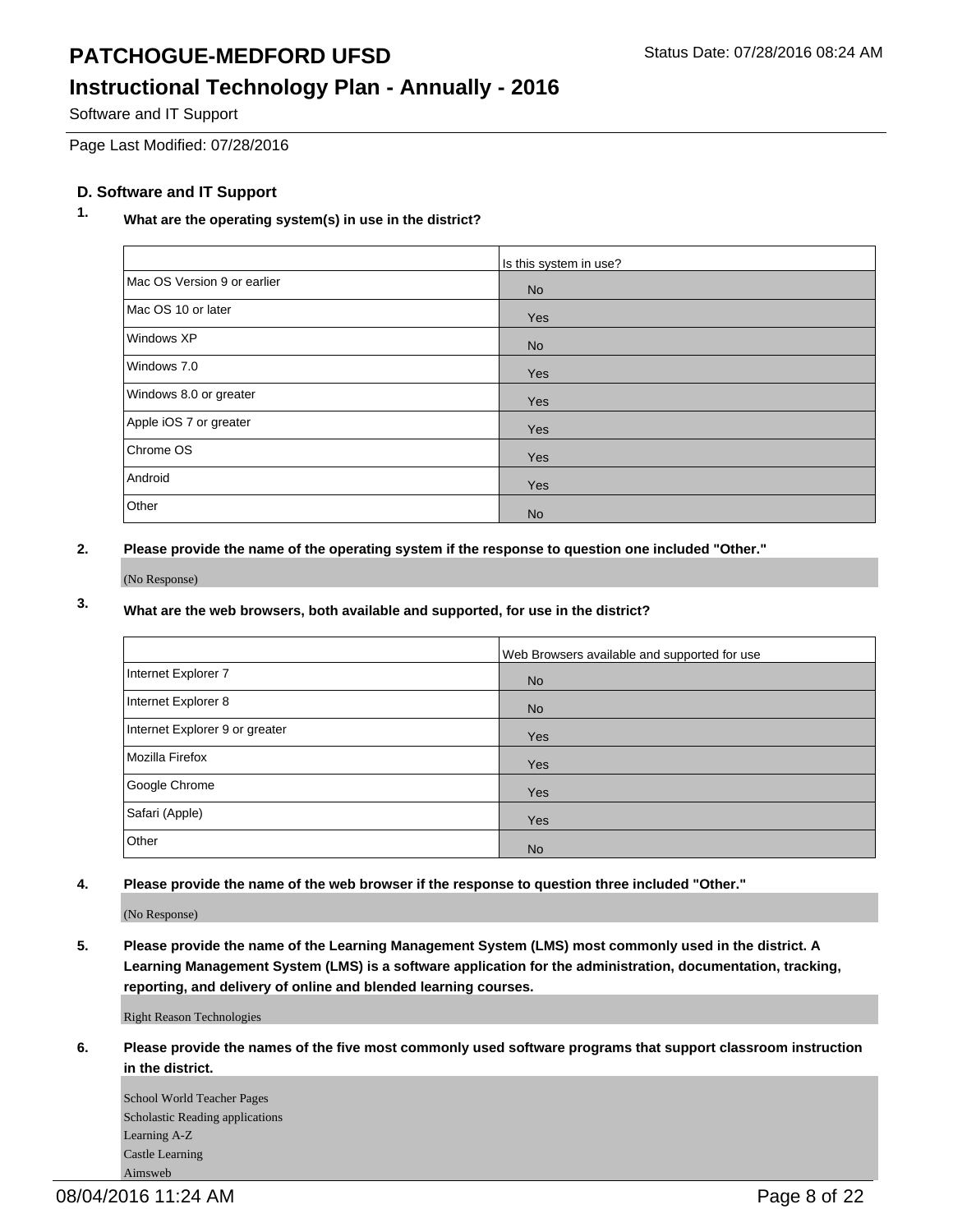### **Instructional Technology Plan - Annually - 2016**

Software and IT Support

Page Last Modified: 07/28/2016

**7. Please provide the names of the five most frequently used research databases if applicable.** 

(No Response)

**8. Does the district have a Parent Portal?** 

Yes

**8a. Check all that apply to the Parent Portal if the response to question eight is "Yes."** 

- Attendance
- Homework
- Student Schedules
- Grade Reporting
- Transcripts
- Other
- **8b. If 'Other' was selected in question eight (a), please specify the other feature(s).**

Bus Information Emergency Contact Verification

- **9. What additional technology-based strategies and tools, besides the Parent Portal, are used to increase parent involvement?** 
	- Learning Management System
	- Emergency Broadcast System
	- Website
	- Facebook
	- **z** Twitter
	- $\Box$  Other
- **10. Please list title and Full Time Equivalent (FTE) count (as of survey submission date) of all staff whose primary responsibility is providing technical support. Does not include instructional technology integration FTE time.**

| Title                                   | Number of Current FTEs |
|-----------------------------------------|------------------------|
| Director of Technology                  | 1.00                   |
| Network & Sys. Admin                    | 1.00                   |
| Network & Sys. Spec. II                 | 2.00                   |
| Network & Sys. Spec. I                  | 1.00                   |
| Network & Sys. Tech                     | 2.00                   |
| <b>School Communications Technician</b> | 1.00                   |
| <b>Office Applications Specialist</b>   | 2.00                   |
|                                         | 10.00                  |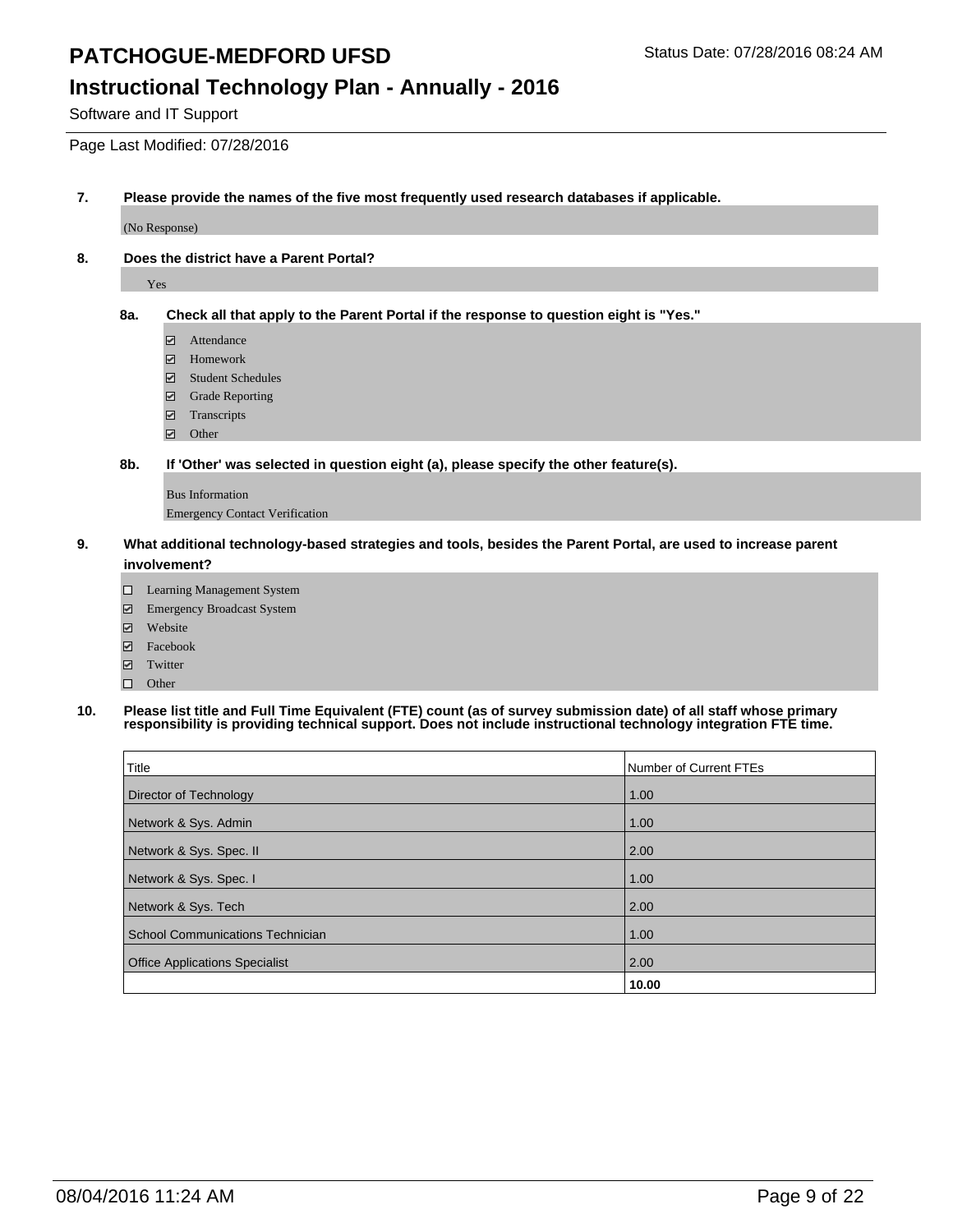### **Instructional Technology Plan - Annually - 2016**

Curriculum and Instruction

Page Last Modified: 07/28/2016

#### **E. Curriculum and Instruction**

#### **1. What are the district's plans to use digital connectivity and technology to improve teaching and learning?**

The Patchogue-Medford School District is focused on providing an expansive range of instructional technology devices and equipment that foster a content rich learning environment for our diverse student population. Improving student accessibility to instructional technologies is paramount and improving our network infrastructure will provide the opportunity for students to access various server and web based instructional applications that will be made accessible by the devices that are available in our classrooms, computer labs and libraries.

The district offers a wide range of instructional software that focus on digital literacy, reading, writing, creativity, collaboration, digital assessment components, as well as additional software to compliment other content areas. We continue to evaluate our software needs to ensure accessibility from both school and at home, and also to further support the growing linguistic needs and academic diversity. It is important that we continue to expand and upgrade our network infrastructure to accommodate the growing demands of the district's software applications, while maximizing the productivity of classroom and computer lab devices.

#### **2. Does the district's instructional technology plan address the needs of students with disabilities to ensure equitable access to instruction, materials, and assessments?**

Yes

#### **2a. If "Yes", please provide detail.**

In accordance with Free and Appropriate Public Education regulations, all students have full access to available technology in the elementary, middle and high school. In particular cases, additional devices have been allocated to students with disabilities, such as Fusion & Forte devices, laptops, iPads or access to laptop carts and related software. The district continues to evaluate the needs for students with disabilities and when applicable, provide the necessary assistive technology to ensure equitable access to instruction, materials and assessments. Additionally, the district has been improving the methods by which students' technology needs are evaluated and looking to provide additional professional development to staff, training to students and support when needed.

#### **3. Does the district's instructional technology plan address the provision of assistive technology specifically for students with disabilities to ensure access to and participation in the general curriculum?**

Yes

#### **3a. If "Yes", please provide detail.**

If the Committee on Special Education (CSE) recommends an Assistive Technology evaluation, the evaluation is conducted by an independent agent. The evaluator assesses the student's needs and confirms the availability of equipment, software, and a sufficient infrastructure within the confines of the school building. The written report is reviewed by the CSE and recommendations are then made for assistive technology training and/ or the implementation of particular devices or software programs. Training is conducted by consultants and/ or district employees.

The district caters to the needs of students with disabilities by providing a range of classroom and assistive technologies that currently include tablet devices, student laptops, classroom computers, testing centers and various software applications. The classroom learning technologies included in the first submission of the Smart Schools Investment plan will further provide resources to students with disabilities by way of classroom computers and computer labs that provide access to assistive software applications. Some of the current applications that will be available, include Don Johnston's Solo Suite, Kurzweil, Bookshare, and many web based and specialized applications that cater to the individual needs of students. Additionally, the replacement of Teacher MacBook's will ensure that district staff technologies are meeting the growing requirements of currently used instructional software that are utilized daily by all students in the district.

#### **4. Does the district's instructional technology plan address the needs of English Language Learners to ensure equitable access to instruction, materials, and assessments?**

- Yes
- $\Box$  No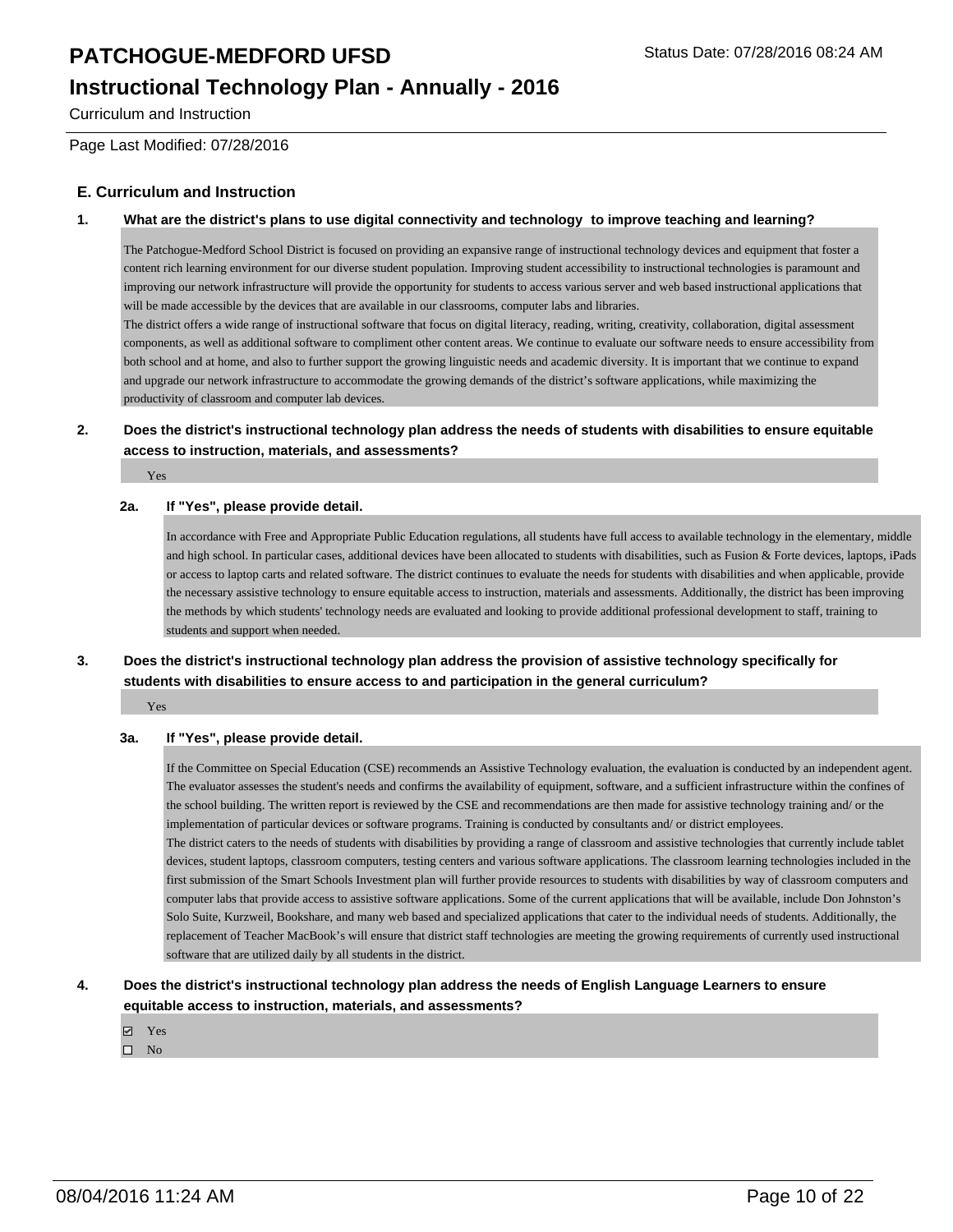### **Instructional Technology Plan - Annually - 2016**

Curriculum and Instruction

Page Last Modified: 07/28/2016

#### **4a. Please provide details. If the district plans to apply for Smart School Bond Act funds for Classroom Learning Technology, the answer to this question must be aligned with the district's Smart Schools Investment Plan (SSIP).**

The infusion of technology in the instruction of English language learners (ELLs) enhances instruction, student motivation, and confidence. Technology allows students access to instruction via graphics, video and audio. The implementation of a multi-media approach provides students with the background knowledge they need to understand new learning thus bridging the students' language acquisition. Furthermore, when students' language production is not commensurate with their receptive vocabulary and content knowledge, students can demonstrate their understanding via the use of a variety of software applications (iMovie, photostory, Prezi, Powerpoint, Glogster, Youtube…) to express themselves both with visuals and in writing. The acquisition of various technologies and devices as part of the Smart Schools Investment plan will aid in providing access by students to the various resources and software listed above.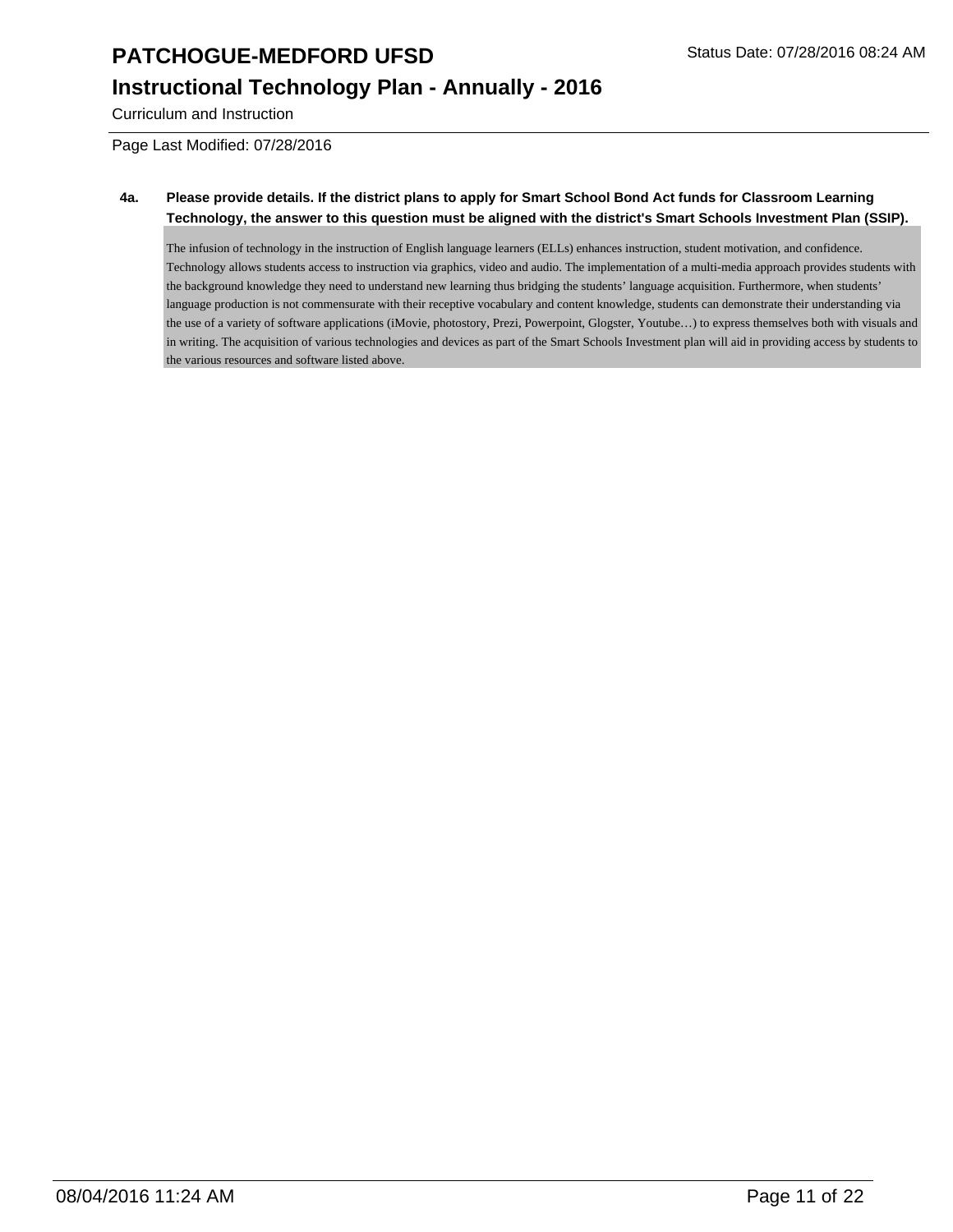### **Instructional Technology Plan - Annually - 2016**

Professional Development

Page Last Modified: 07/28/2016

#### **F. Professional Development**

**1. Please provide a summary of professional development offered to teachers and staff, for the time period covered by this plan, to support technology to enhance teaching and learning. Please include topics, audience, and method of delivery within your summary.** 

Currently, the district utilizes numerous professional development days provided by the Model Schools department of Eastern Suffolk BOCES. These training days are utilized during Superintendent Conference days to further the knowledge of instructional technologies, as well as provide guidance and awareness of new technology tools to the instructional staff. We are further allocating Model Schoolsdays to the Library Media Specialists on various topics, so that they can turn-key train teachers and serve as a valuable resource with knowledge of classroom technologies. In the upcoming school year, we are focusing our efforts on utilizing the Library Media Specialists in all buildings to provide ongoing professional development to the teachers and act as a resource forthe integration of new andexisting technologies. The District is continuing to utilize other technology staff andother Administrative staffto further conduct trainings to Administrators and teachers on the use of communication and collaboration software. Many of the sessions provided will be in a format of group sessions with a maximum of 30 attendees, in addition to occasional small group or one to one trainings as necessary. The district is continuing to evaluate the professional development model and may undergo some changes during the school year.

In accordance with the technologies that we are purchasing using the Smart Schools Funds, we will further schedule professional development on topics that align with the planned purchases. Given many of the purchases will be in the form of devices and classroom technologies, we will focus on many of our existing district software applications, including but not limited to, Castle Learning, Learning.com, Scholastic applications, various digital curriculum resources, Office 365 and other collaboration tools, as well as cloud based presentation tools, digital assessments tools and digital citizenship. Additional professional development may also be scheduled to cover other topics including the eSchool Data Student Management System, AIMSweb and Right Reason technologies. Such topics may be scheduled in the form of PDP periods which are scheduled before the school day begins and would allow teachers to participate as needed.

#### 2. Please list title and Full Time Equivalent (FTE) count (as of survey submission date) of all staff whose primary **responsibility is delivering technology integration training and support for teachers. Does not include technical support.**

| $ $ Title                        | Number of Current FTEs |
|----------------------------------|------------------------|
| <b>Library Media Specialists</b> | 1.00                   |
|                                  | 1.00                   |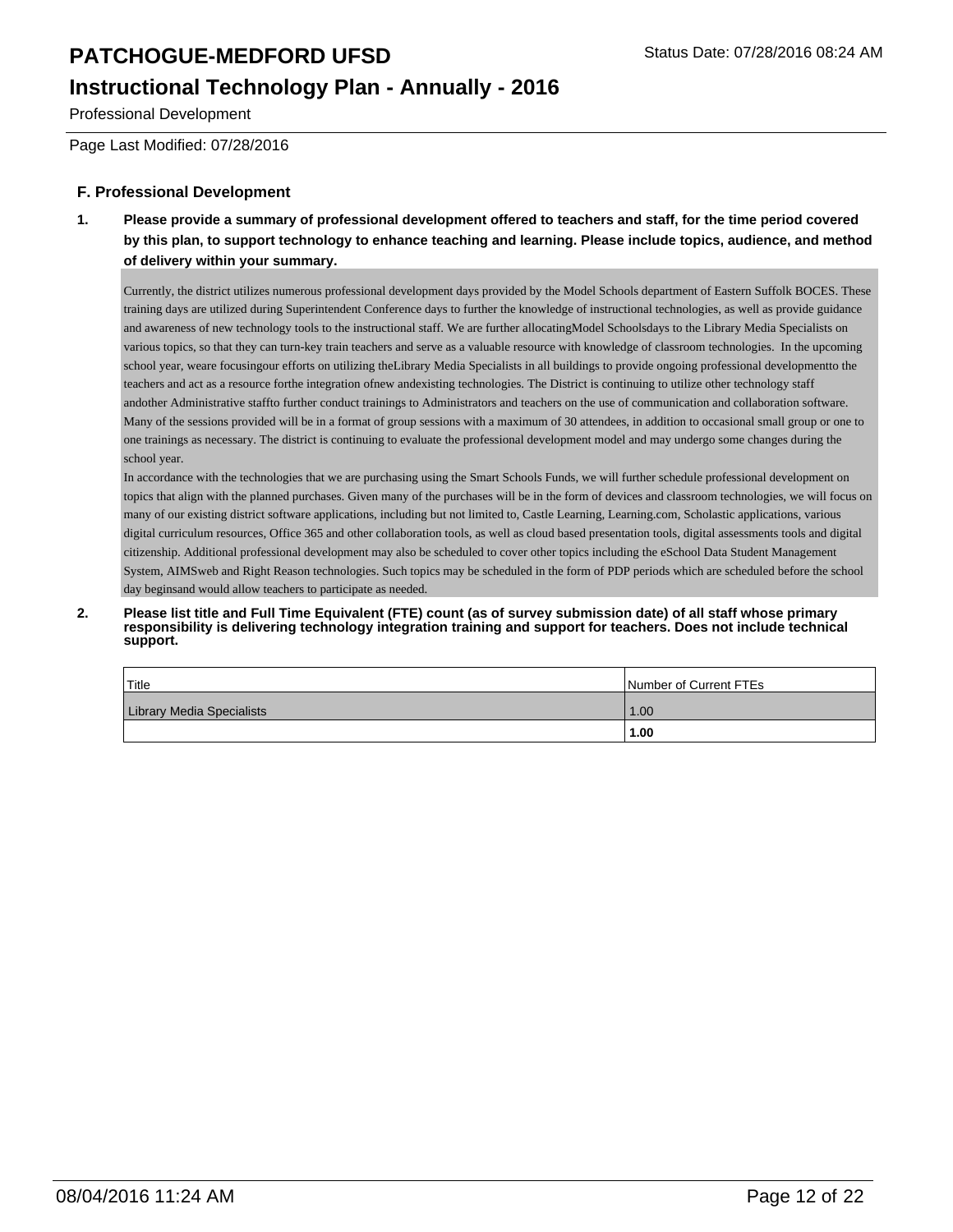### **Instructional Technology Plan - Annually - 2016**

Technology Investment Plan

Page Last Modified: 07/28/2016

#### **G. Technology Investment Plan**

**1. Please list the top five planned instructional technology investments in priority order over the next three years. Infrastructure is considered an instructional technology investment.**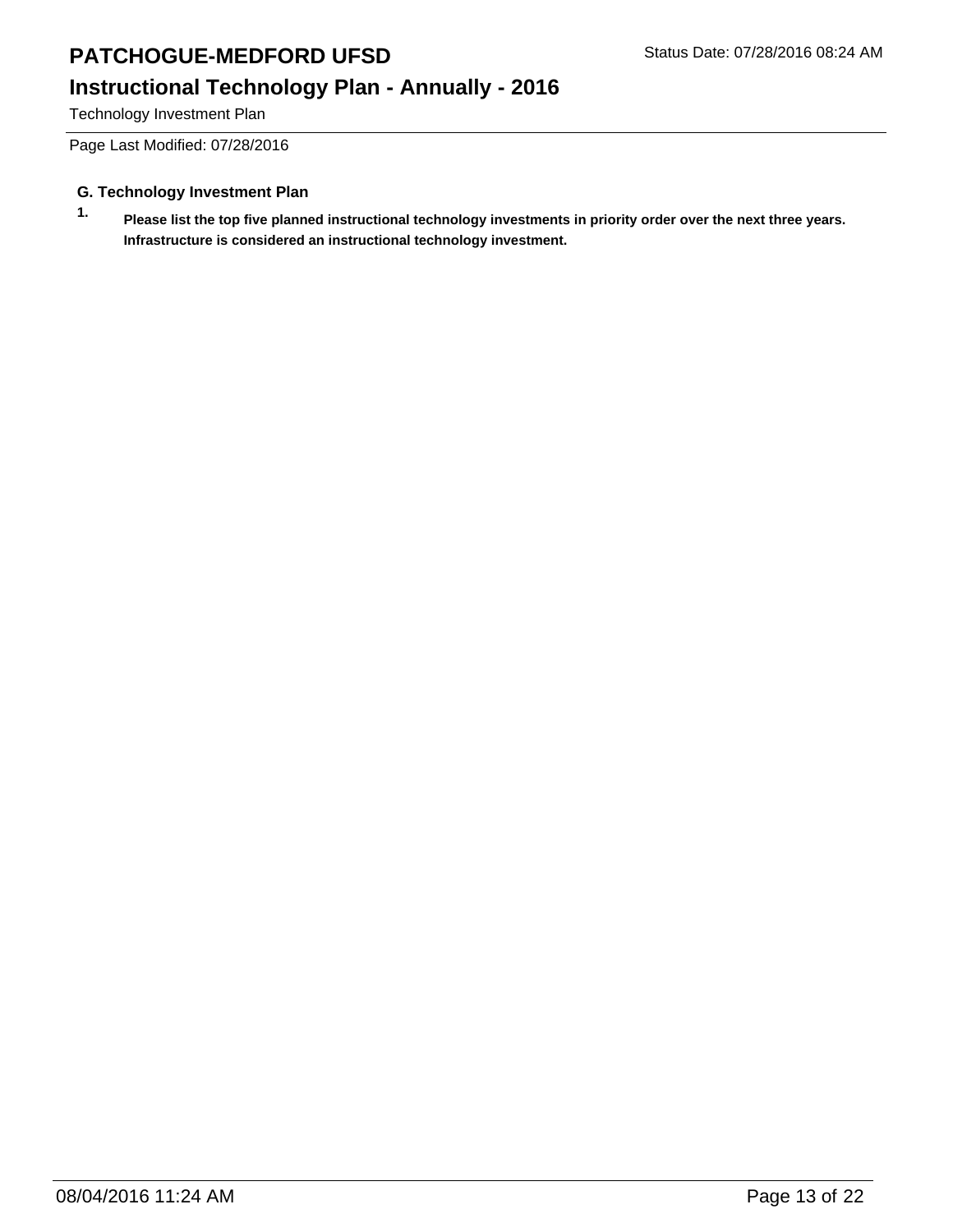# **Instructional Technology Plan - Annually - 2016**

Technology Investment Plan

Page Last Modified: 07/28/2016

|         | Anticipated Item or Service   | <b>Estimated Cost</b> | Is Cost One-time, Annual or<br>Both? | <b>Funding Sources</b><br>May choose more than one<br>source                                                                                                                                                                                                                                                      |
|---------|-------------------------------|-----------------------|--------------------------------------|-------------------------------------------------------------------------------------------------------------------------------------------------------------------------------------------------------------------------------------------------------------------------------------------------------------------|
| 1       | Laptops                       | 750,000               | One Time                             | <b>BOCES Co-Ser Purchase</b><br>□<br><b>District Operating Budget</b><br>□<br><b>District Public Bond</b><br>$\Box$<br>E-Rate<br>□<br>Grants<br>□<br><b>Instructional Material Aid</b><br>O<br><b>Instructional Resources Aid</b><br>□<br><b>Smart Schools Bond Act</b><br>$\overline{\mathscr{L}}$<br>Other<br>□ |
| 2.      | Desktops                      | 950,000               | One Time                             | <b>BOCES Co-Ser Purchase</b><br>o<br><b>District Operating Budget</b><br>□<br><b>District Public Bond</b><br>□<br>E-Rate<br>□<br>Grants<br>□<br><b>Instructional Material Aid</b><br>□<br><b>Instructional Resources Aid</b><br>□<br><b>Smart Schools Bond Act</b><br>$\overline{\mathscr{L}}$<br>Other<br>□      |
| 3.      | Switches                      | 750,000               | One Time                             | <b>BOCES Co-Ser Purchase</b><br>□<br><b>District Operating Budget</b><br>□<br><b>District Public Bond</b><br>$\Box$<br>E-Rate<br>□<br>Grants<br>□<br><b>Instructional Material Aid</b><br>□<br><b>Instructional Resources Aid</b><br>$\Box$<br>Smart Schools Bond Act<br>$\checkmark$<br>Other<br>□               |
| 4.      | Wi-Fi                         | 650,000               | One Time                             | <b>BOCES Co-Ser Purchase</b><br>o<br><b>District Operating Budget</b><br>□<br><b>District Public Bond</b><br>□<br>E-Rate<br>$\checkmark$<br>Grants<br>□<br><b>Instructional Material Aid</b><br>∣□<br><b>Instructional Resources Aid</b><br>O<br><b>Smart Schools Bond Act</b><br>10<br>Other<br>$\Box$           |
| 5.      | <b>Instructional Software</b> | 250,000               | <b>Both</b>                          | <b>BOCES Co-Ser Purchase</b><br>o<br><b>District Operating Budget</b><br>⊻<br><b>District Public Bond</b><br>o<br>E-Rate<br>D.<br>Grants<br>$\Box$<br><b>Instructional Material Aid</b><br>D.<br><b>Instructional Resources Aid</b><br>O<br><b>Smart Schools Bond Act</b><br>O<br>Other<br>◻                      |
| Totals: |                               | 3,350,000.00          |                                      |                                                                                                                                                                                                                                                                                                                   |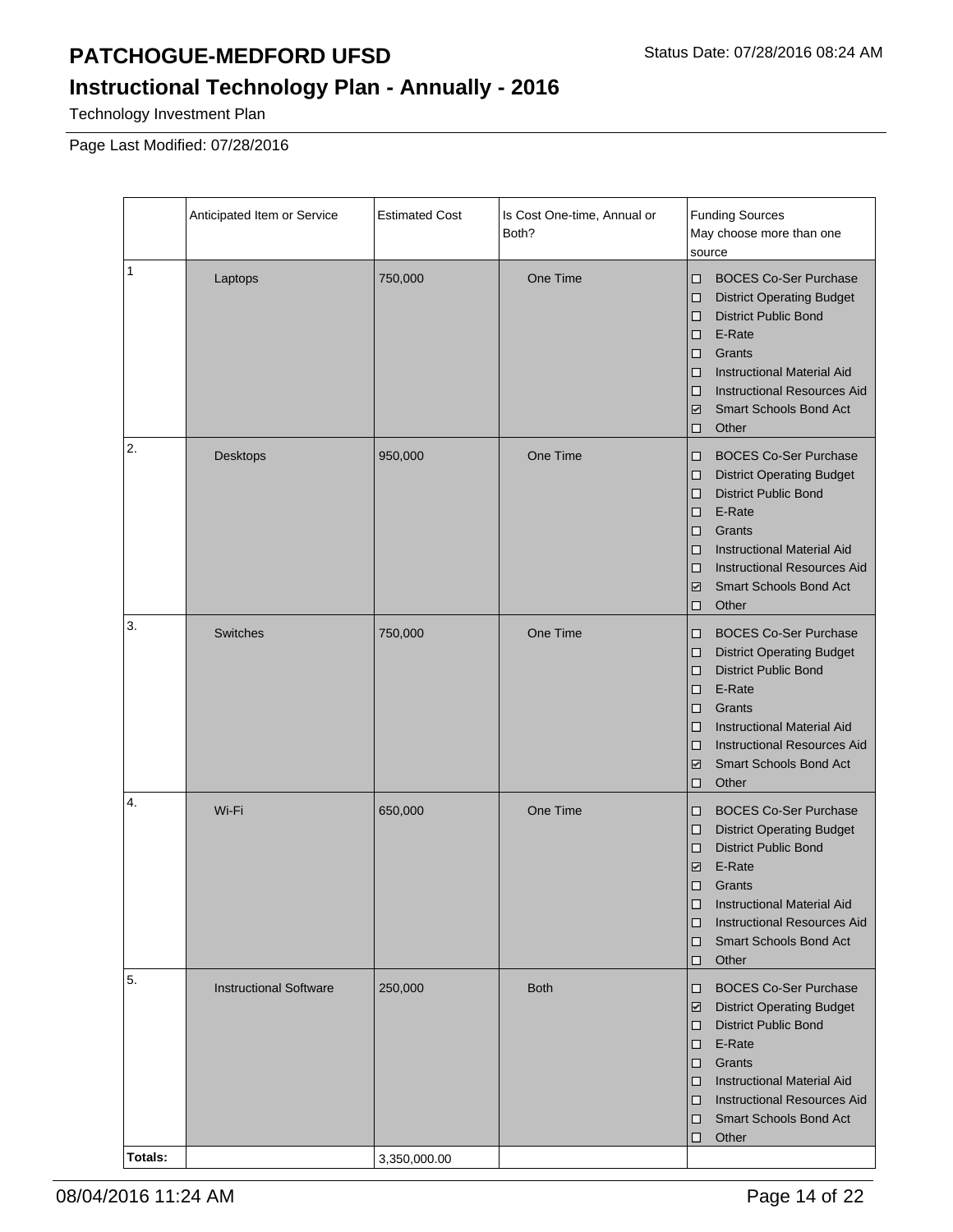## **Instructional Technology Plan - Annually - 2016**

Technology Investment Plan

Page Last Modified: 07/28/2016

### **2. If "Other" was selected in question one, for items purchased or for a funding source, please specify.**

(No Response)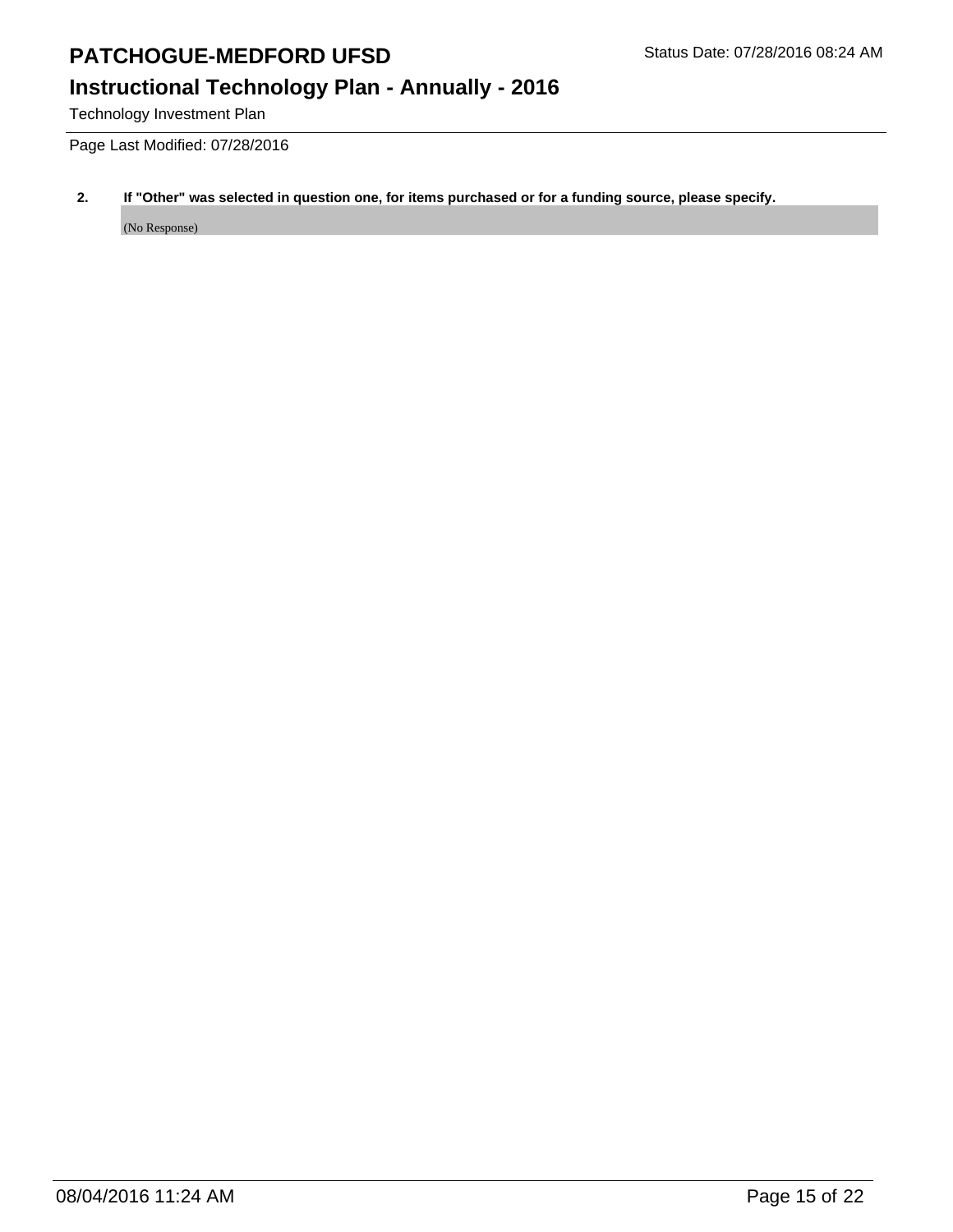### **Instructional Technology Plan - Annually - 2016**

Status of Technology Initiatives and Community Involvement

Page Last Modified: 07/28/2016

#### **H. Status of Technology Initiatives and Community Connectivity**

- **1. Please check any developments, since your last instructional technology plan, that affect the current status of the technology initiatives.** 
	- Changes in District Enrollment
	- Changes in Staffing
	- $\boxdot$  Changes in Funding
	- Technology Plan Implementation
	- Computer-based Testing
	- □ Catastrophic Event
	- Developments in Technology
	- Changes in Legislation
	- $\Box$  Other
	- $\square$  None

#### **2. In this section, please describe how the district plans to increase student and teacher access to technology, at home and in the community.**

The district's current technology plan allows for the utilization of district devices by teachers and students for access to technology throughout the school day. We currently offer computers in every K-6 classrooms with additional computers made available for specific instructional programs. Computer labs are also available in each building, with a minimum of 30 computer in each to accommodate our varied class sizes. The district also provides laptops to the teachers supporting the accessibility to technology that expands beyond the school day, including the development of curriculum and accessing district resources. Improved access to technology for the students will be primarily consist of Internet accessible devices and related infrastructure to enhance performance and connectivity. The district will also develop improved student access for school resources, including cloud based software licensing and related services that will enable the home access of specific district software.

Recently, the district has been evaluating the use of student iPad's in the classroom at various grade levels, which will lead to potential 1:1 initiatives and offering increased mobile access for the students. The district will continue to evaluate WiFi services, such as Kajeet, which may provide Internet access to students with limited home access.

The use of the district website and social media has continued to be utilized for providing critical information to the community, in addition to the availability of district computer resources for access by parents and other community members to submit aforementioned digital forms.

#### **3. Please check all locations where Internet service is available to students within the school district's geographical boundaries.**

- Home
- **Z** Community
- None

**3a. Please identify categories of available Internet locations within the community.** 

Public Library Local Non-Profits Local Business Optimum WiFi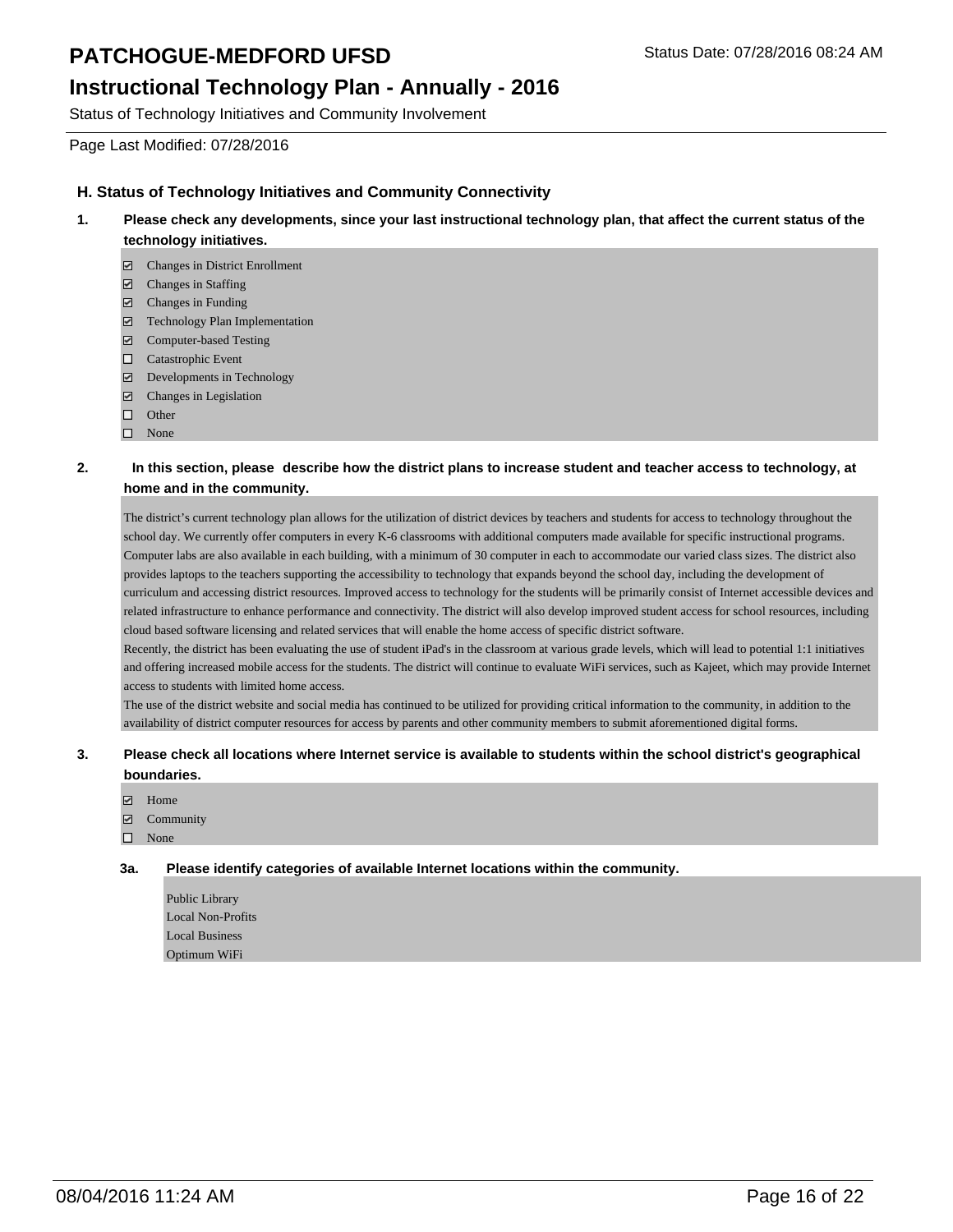## **Instructional Technology Plan - Annually - 2016**

Instructional Technology Plan Implementation

Page Last Modified: 08/04/2016

### **I. Instructional Technology Plan Implementation**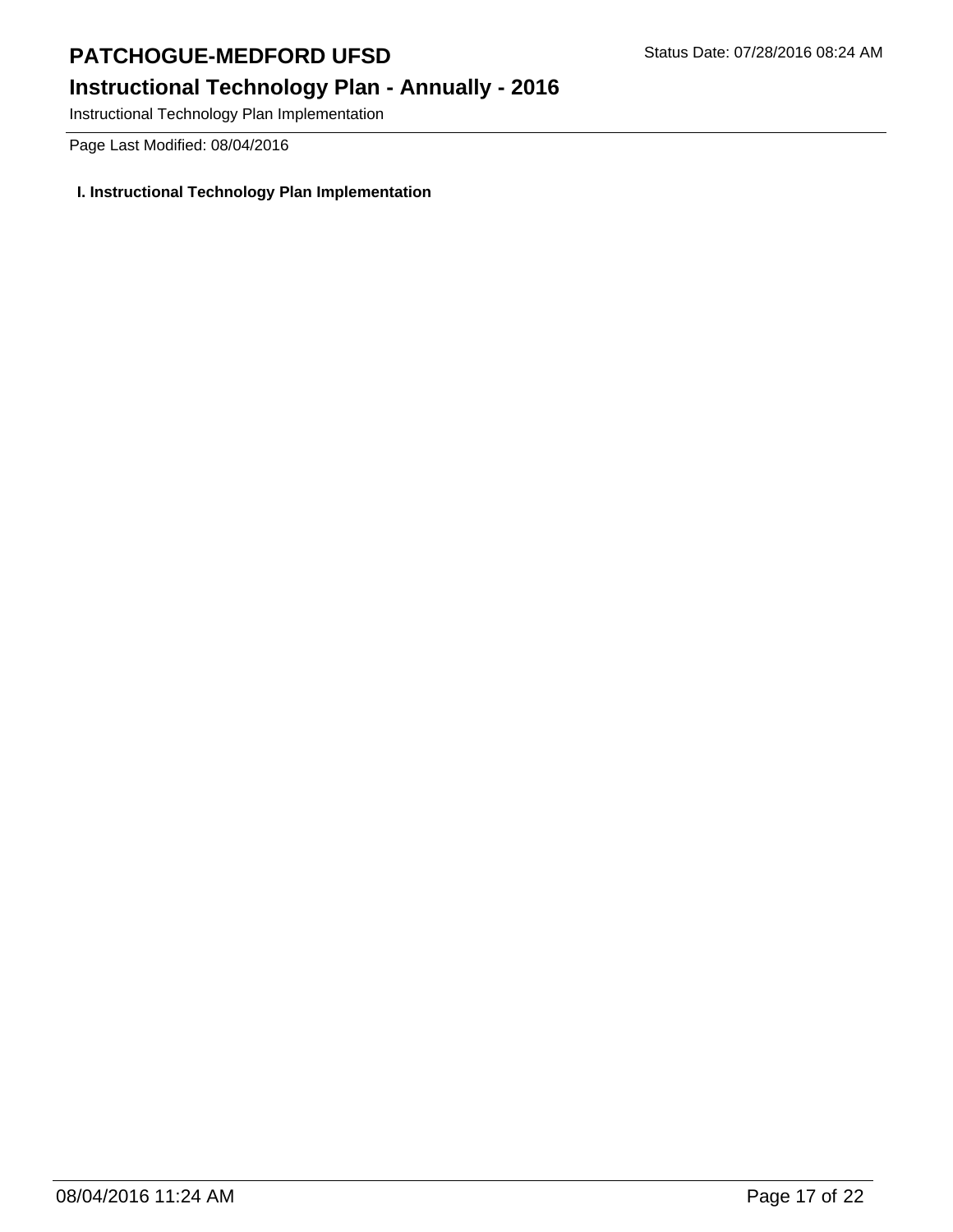## **Instructional Technology Plan - Annually - 2016**

Instructional Technology Plan Implementation

Page Last Modified: 08/04/2016

#### **1. Please provide the timeline and major milestones for the implementation of the technology plan as well as the action plan to integrate technology into curriculum and instruction to improve student learning.**

| <b>Dates</b>     | <b>Actions</b>                                                               | <b>Desired Outcome</b>                                                                                                                                                                                                                               |
|------------------|------------------------------------------------------------------------------|------------------------------------------------------------------------------------------------------------------------------------------------------------------------------------------------------------------------------------------------------|
| Summer 2016      | Implementation of new Instructional equipment<br>- Teacher MacBook's         | Provides increased accessibility of district and<br>web based instructional technology resources for<br>creating classroom content                                                                                                                   |
| Summer 2016      | Purchase and Implementation of Elementary and<br>Middle School Computer labs | Replaces critical desktop computers in<br>computers labs to be utilized by all students to<br>access instructional software                                                                                                                          |
| Summer 2016      | Upgrade High School Infrastructure                                           | Improves data communication within the High<br>School network to provide high quality and<br>faster data communications for faculty, staff and<br>students delivering instructional content<br>throughout the building                               |
| <b>Fall 2016</b> | Purchase and Implementation of Elementary<br>Library laptop carts            | Improves accessibility for all students to web<br>based devices for accessing locally install and<br>web based instructional software tools and<br>Internet resources. Serves as an additional<br>computer lab for each elementary school.           |
| <b>Fall 2016</b> | Upgrade Media Arts iMac Computer labs in<br><b>High School</b>               | Replace critical devices used for the delivery of<br>media arts related instruction and courses                                                                                                                                                      |
| Winter 2017      | <b>Upgrade Elementary and Middle School</b><br>Scholastic Computer labs      | The replacement of critical classroom Scholastic<br>labs will ensure the computers will properly<br>support the Scholastic reading software and<br>other critical applications.                                                                      |
| Winter 2017      | Upgrade Wireless Network Infrastructure                                      | The upgrade of the existing wireless<br>infrastructure will close the gap of any wireless<br>covering in district, while allowing for increased<br>performance and accessibility of district mobile<br>devices.                                      |
| Summer 2017      | Upgrade High School "Computer Science" labs                                  | These computers are used daily for the computer<br>science courses offered at the High School and it<br>is important to maintain properly working<br>devices and current hardware to support the<br>software.                                        |
| Summer 2017      | Middle School and Elementary School<br>Infrastructure upgrades               | Serves to provide enhanced connectivity and<br>Internet access to classroom computers,<br>allowing students to access local and web based<br>instructional resources.                                                                                |
| <b>Fall 2017</b> | <b>Upgrade Elementary K-5 Classroom Computers</b>                            | Upgrade classroom computers are part of our<br>defined refresh cycle to provide classroom<br>access to instructional technology and software.                                                                                                        |
| Winter 2017      | Evaluate/Upgrade of District Wide VoIP Phone<br>solution                     | The productivity of both the Instructional and<br>Operational components of the school district<br>rely on the proper functionality and performance<br>of the schools digital phone system. This project<br>will allow the evaluation and upgrade of |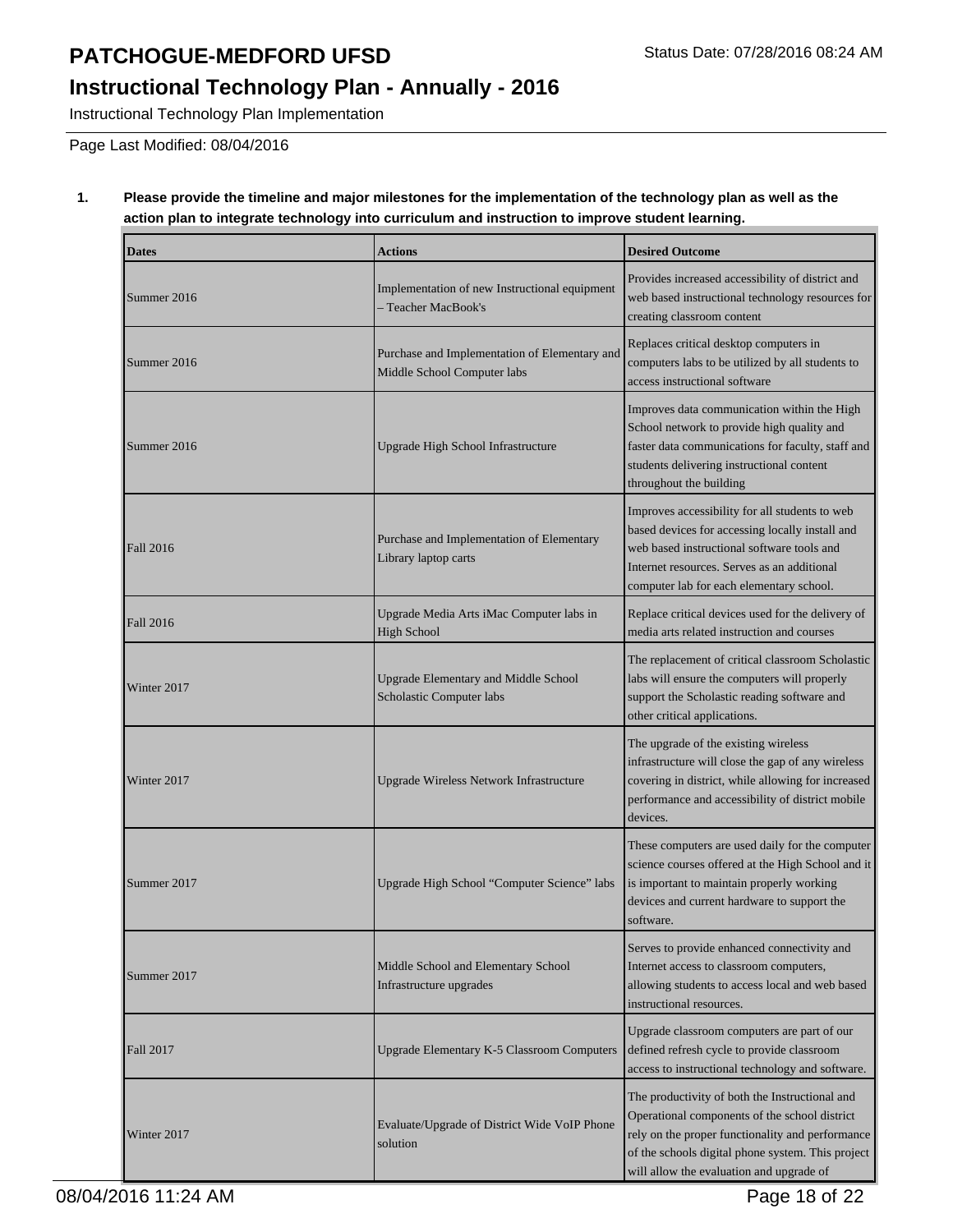Instructional Technology Plan Implementation

Page Last Modified: 08/04/2016

|                    |                                                                 | necessary components.                                                                                                                                                                                                                    |
|--------------------|-----------------------------------------------------------------|------------------------------------------------------------------------------------------------------------------------------------------------------------------------------------------------------------------------------------------|
| Spring/Summer 2018 | <b>SAN Storage Virtual Servers and Data Backup</b><br>Solution. | The district will be analyzing local virtual<br>servers and storage devices to ensure for<br>adequate growth and performance. The servers<br>and storage solutions offer server access and<br>local user storage for students and staff. |
| Summer 2018        | Upgrade High School Computer labs                               | The High School offers three shared computer<br>labs which serve as student workstations for<br>various local and web based applications and<br>learning platforms.                                                                      |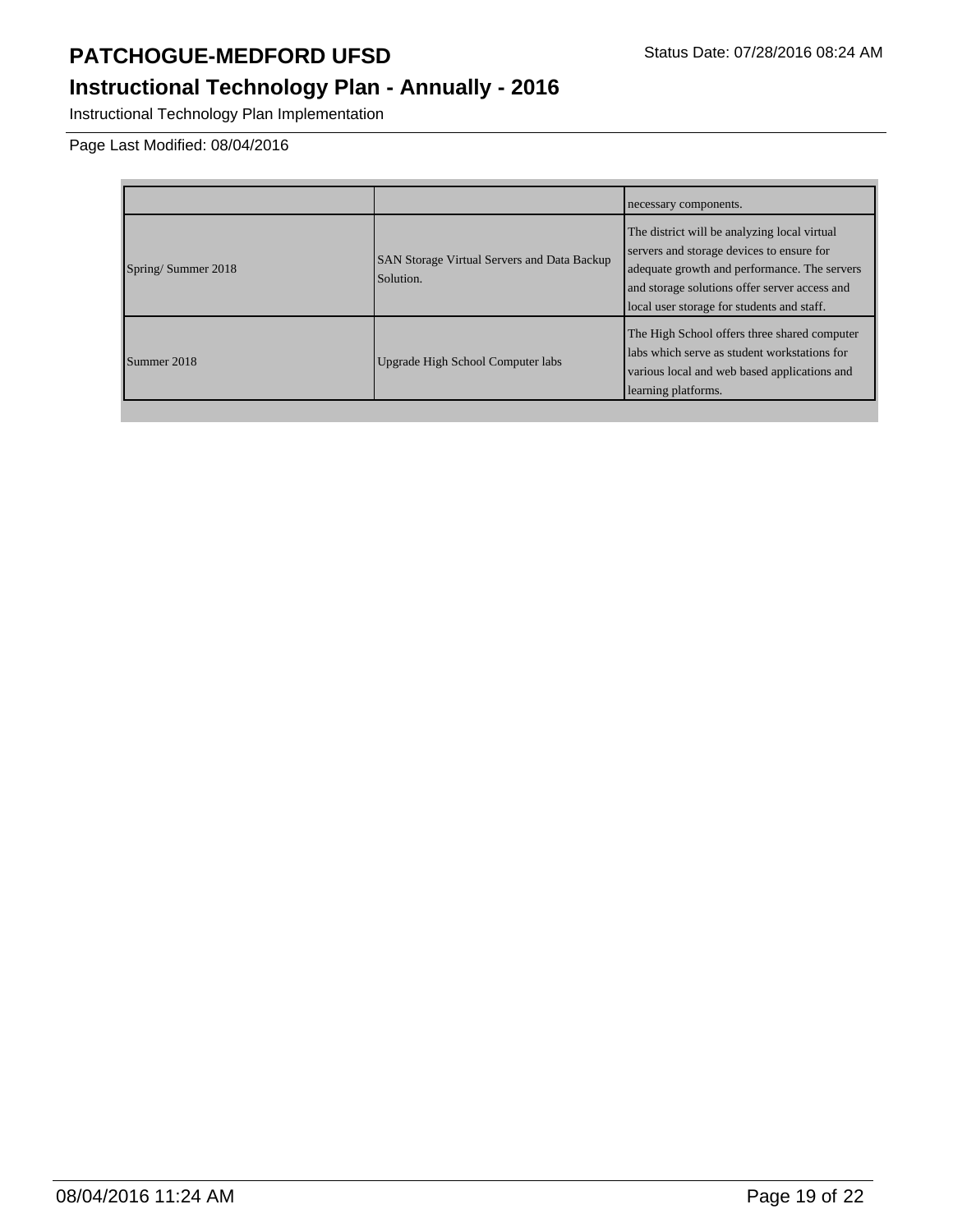# **Instructional Technology Plan - Annually - 2016**

Monitoring and Evaluation

Page Last Modified: 07/28/2016

#### **J.Monitoring and Evaluation**

**1. Please describe the proposed strategies that the district will use to evaluate, at least twice a year, whether the district's instructional technology plan is 1) meeting the vision and goals as outlined in the plan and 2) making a positive impact on teaching and learning in the district.**

 Technology Implementation is an ongoing process that should adapt to the changing needs of all involved parties. An effective way to elicit information is through a survey. As referenced in our district technology plan, a survey will be used to gather information and assist with making adjustments to both the content and process of its technology plan and implementation. Surveys will be conducted periodically through a web based survey tool that provides detailed reports depending on the content and responses.

In addition to the use of a survey, the district continues to enact the District Wide Technology Committee that gathers various representatives from within the district, including parents, teachers, administrators, Board of Ed. members and community members. This committee is responsible for the ongoing review and adjustments of the District Technology Plan. The Committee meets monthly or bi-monthly as determined by the available schedule of the included members and related tasks.

### **2. Please fill in all information for the policies listed below.**

|                                  | URL                                                                         | Year<br>Policy |
|----------------------------------|-----------------------------------------------------------------------------|----------------|
|                                  |                                                                             | Adopted        |
| Acceptable Use Policy -- AUP     | http://www.pmschools.org/files/filesystem/                                  | 2015           |
| Internet Safety/Cyberbullying* I | http://www.pmschools.org/files/filesystem/                                  | 2010           |
|                                  | Parents' Bill of Rights for Data http://www.pmschools.org/files/filesystem/ | 2003           |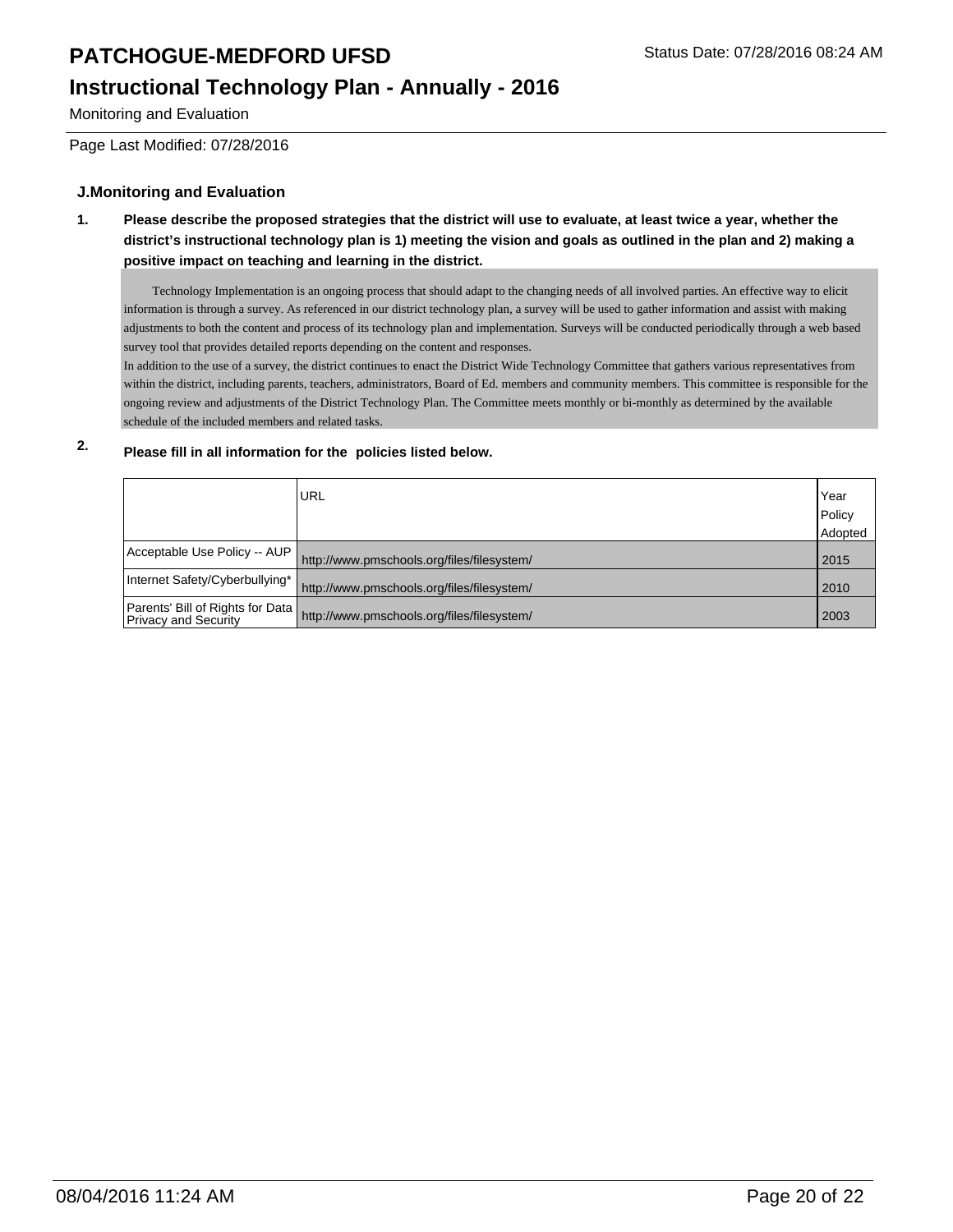Survey Feedback

#### Page Last Modified: 07/28/2016

### **K. Survey Feedback**

Thank you for submitting your district's instructional technology plan (ITP) survey via the online collection tool. We appreciate the time and effort you have spent completing the ITP survey. Please answer the following questions to assist us in making ongoing improvements to the online survey tool.

| 1. | Was the survey clear and easy to use                       |  |  |
|----|------------------------------------------------------------|--|--|
|    | Yes                                                        |  |  |
| 2. | Was the guidance document helpful?                         |  |  |
|    | Yes                                                        |  |  |
| 3. | What question(s) would you like to add to the survey? Why? |  |  |
|    | (No Response)                                              |  |  |
| 4. | What question(s) would you omit from the survey? Why?      |  |  |
|    | (No Response)                                              |  |  |
| 5. | Other comments.                                            |  |  |
|    | (No Response)                                              |  |  |
|    |                                                            |  |  |